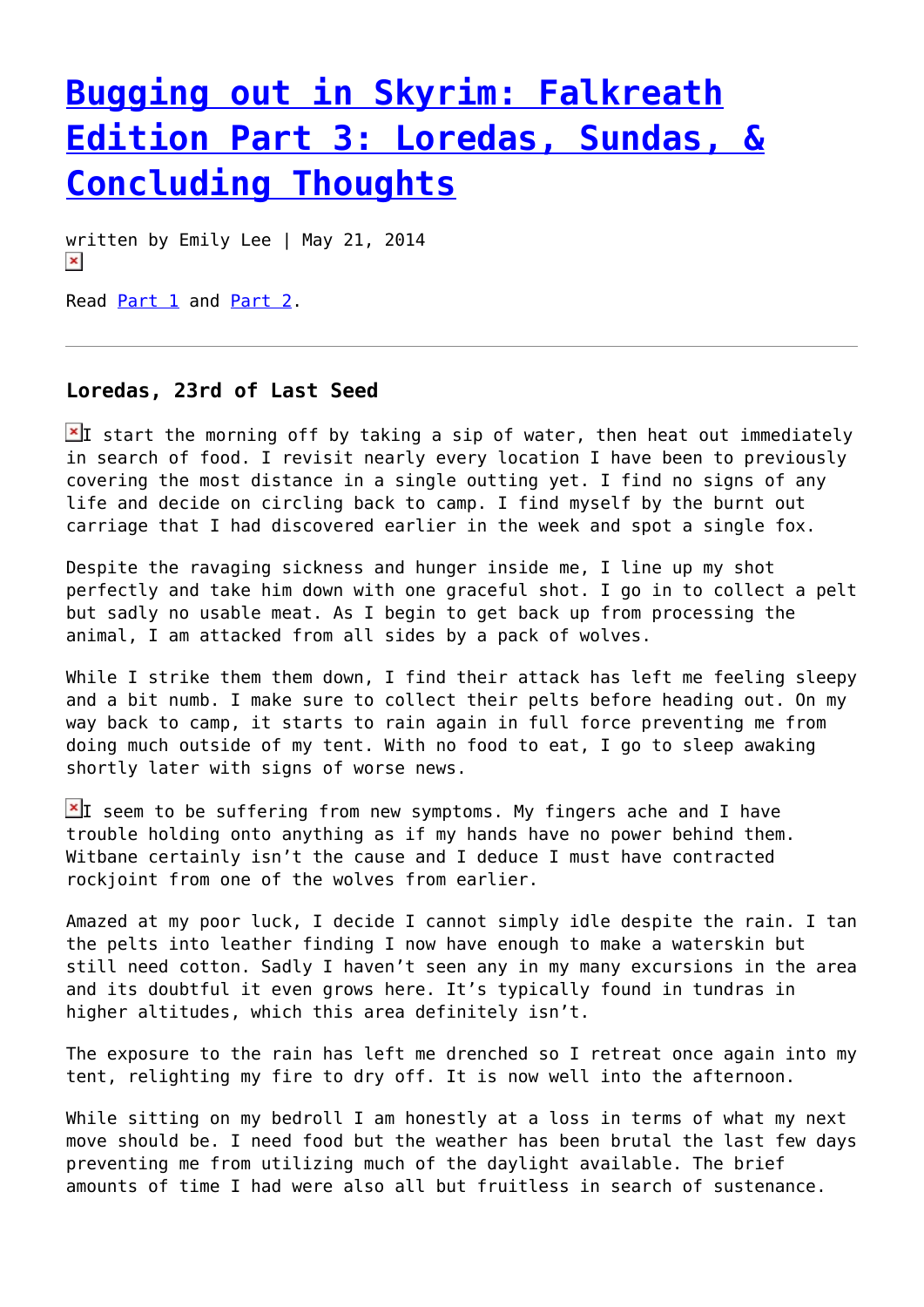I weigh my choices. I can either attempt to search for food getting wet in the process potentially making my sicknesses worse or even potentially getting hypothermia, or wait it out. I only have to make it through the day and despite my hunger, it seems like waiting is the smart move.

With my mind made up, I get out briefly for a quick drink. I try to get a sense of the weather and doesn't appear as if the rain will let up anytime soon.

I decide on one final quick trip circling around my campsite in search of any life. Unsurprisingly I find nothing.

Before retreating back into my tent, I make sure there is enough wood for the night. Without an axe I resort to picking up deadwood off the ground. It takes longer and more energy out of me.

 $\pmb{\times}$ 

Late into the evening now, I cannot stop thinking of my incredible hunger. I am also growing very tired and sleepy. The symptoms from earlier are also now much more pronounced convincing me that I have indeed contracted rockjoint.

Without any other options I head to sleep for the night. I awake briefly around midnight to relight the fire and get a quick drink. Still extremely exhausted I have no problems returning to sleep immediately.

## **Sundas, 24th of Last Seed**

 $\pmb{\times}$ 

It rained all through the night and I wake up to cracks of thunder in the distance. It seems the rain has moved on though as exiting my tent, there is no downpour. The sky is still dark and overcast but honestly I find it easy to ignore.

I made it to the seventh day and am eager to return to civilization. I get a quick drink before packing up my campsite. It also seems like my overabudance of sleep the last few days is finally paying off as I started the day with much more manageable symptoms.

 $\mathbb{X}$  with my supplies all packed away and fire snuffed out, I pull out my map and compass to get my bearings. I find that I am a bit west of Falkreath and I have quite the hike ahead of me. The rockjoint has made it incredibly difficult to run or walk quickly so I carefully pace myself accordingly.

Within a couple hours I connect with a main road but am almost simultaneously attacked by a feral wolf. I am slow to defend but take it down eventually. My stamina is completely drained and I am on my last leg of willpower.

I finally trudge into Falkreath passing under the city gates around noon. A visit to Grave Concoctions is first on my list. I sell most of the herbs and plants I collected on my trip and purchase a Potion of Cure Disease to treat my ailments. I then head to Dead Man's Drink for a much needed and overdue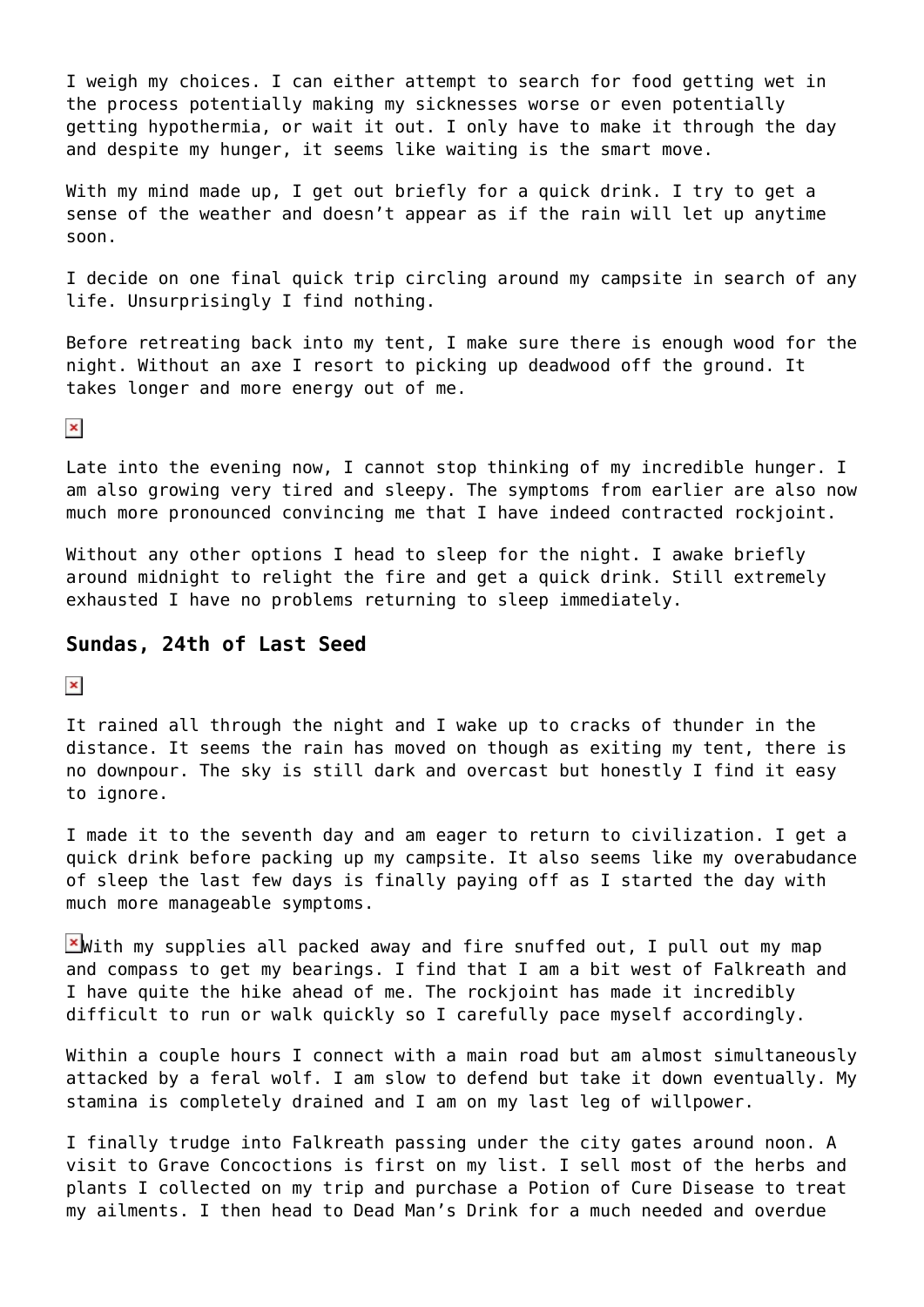rest.

I gorge myself on a meal of stew, potato bread, and green tea. I then rent a room and begin my long and eager recuperation.

 $\pmb{\times}$ 

## **Concluding Thoughts**

While this was originally conceived as a session centered around creating a specific playstyle through mods, I found that in playing through it with my own set or rules and guidelines, I found myself relying more heavily upon roleplaying then anything else. While the mods used were extremely well made and comprehensive, the nature of what Skyrim can do is definitely limiting in terms of a true survival playstyle.

Without delving too heavily into the specific and multiple mechanics in play, here are a few examples of the game breaking immersion or simply not allowing actions one would think could be performed:

- **Fish and Eggs.** One would think these are food items but in Skyrim they are in fact alchemical ingredients and are treated as such. Thus they cannot be cooked or eaten as food. While you can technically consume ingredients in the game, of which I did in my playthrough, it only serves to reveal to the player what kind of effects that particular ingredient may have in brewing potions.
- **Cooking Meat.** While the vast majority of the meat I obtained was easily cooked, I wasn't able to cook the crab legs as the only recipe in the game requires that I have butter and garlic. It's not logical but as is the nature of the game, it has no way or knowing that there are other ways of cooking crab aside from scampi.
- **Looting animals.** The issue with this is that it works as intended. Killing and hunting animals is the same as looting a corpse or random chest. The loot inside is randomized meaning I can take down a deer and get no meat from it only a hide. It doesn't make a whole lot of sense nor does the fact that only some animals have meat items scripted into the game. Meaning you will never get meat from foxes, wolves, or cats. There isn't much logical consistency to this as well since Skyrim strangely allows meat to be had from other unconventional sources such as dog, mammoth or even human.

There are many more examples of this, but ultimately I didn't find the lack of mechanics or complexity an issue, rather I found myself crafting a narrative to fill in the blanks and bringing it all together into a cohesive whole. The way in which as a character I reacted, planned, or act upon certain situations also reflected this to keep myself both entertained and engaged.

Subsequently I found I had to artificially make the game more difficult. While it was definitely quite the task to remain in good status across rest, hunger, thirst, and exposure, there was very little threat of actually dying. While much of that can probably be explained away by my embarrassingly high